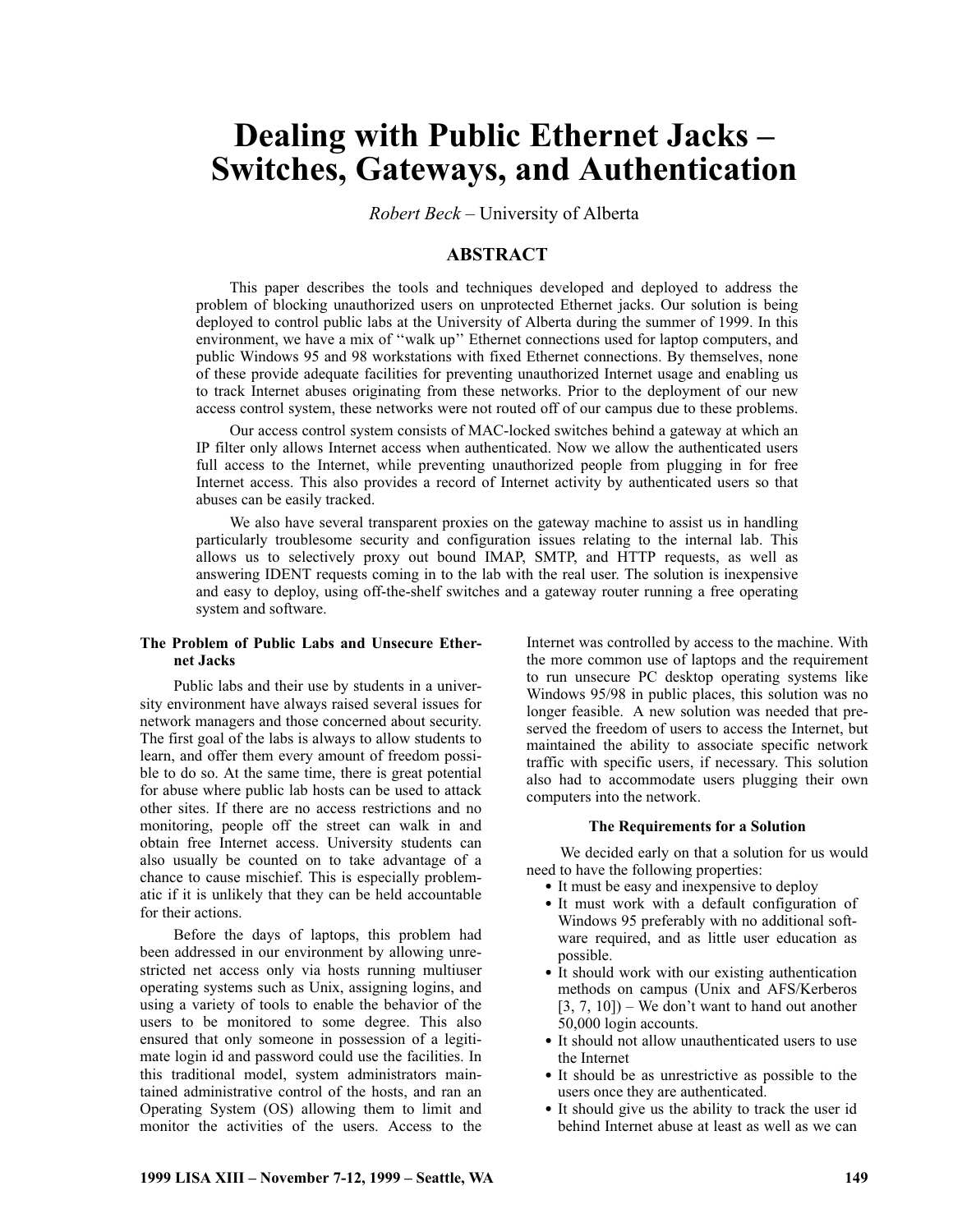track the same for the users of our multiuser UNIX hosts.

• It should work both for locations with unsecure Ethernet jacks and for public PC labs.

Other sites have approached a similar problems by having students register MAC addresses through some mechanism before the user can receive an IP address via DHCP [11], or by the use of commercial firewall software [12, 13, 14].

The commercial firewall solution used by many locations was examined and found wanting for several reasons. The foremost reason was cost – every product we examined was prohibitively expensive for us. Secondarily, the solutions we looked at required either one of two things:

- The user had to do something (usually a telnet and authenticate) to actively ''log in'' to the firewall to authenticate from an IP address then had to do something else (telnet and authenticate again) to actively ''log out''. This was a problem for us both from a user training point of view, and from a security point of view (session spoofing prevention is difficult).
- If the above issue was addressed, it was usually by means of a custom modification to the client host's operating system. We could not support these on the scale that our campus would require.

The DHCP MAC registration techniques used by other sites were also considered. Again, we had some difficulties with implementing this at our site, Specifically:

- We now would have to register and support the MAC addresses for all our users, in addition to our existing support for 50,000 campus-wide login ID's – this was a big support issue to us.
- MAC addresses are broadcast for DHCP requests, even on a switch – they are hardly secrets – an attacker can simply configure their computer to use another user's MAC address which they have seen before on a broadcast thereby effectively becoming that user, with us being none the wiser unless the attacker and the victim are attempting to use the system at the same time.
- Our policy, for better or worse, tells our users that they are responsible for keeping their password from anyone else or suffer the potential consequences. We felt it would be unreasonable to add their Ethernet MAC address to the list of secrets that a user was responsible for protecting.
- This solution does not work for labs of PC workstations, so we would need to deploy a different solution there.

Once we decided these solutions did not fit our needs we then looked at implementing our own solution.

## **Our Solution**

Our solution uses the following key pieces:

- An authenticating gateway router. One of these sits in front of each lab.
- A switched Ethernet network consisting of cabling and Ethernet switches.
- Our central Kerberos servers for user authentication.



**Figure 1**: Authenticating gateway.

Figure 1 shows the typical setup in our environment, with the authenticating gateway located at the perimeter of the Lab network. The authenticating gateway router is configured using packet filters to by default block all traffic from the lab network. The switches in the lab allow the user to connect to the gateway router. A user gains Internet access by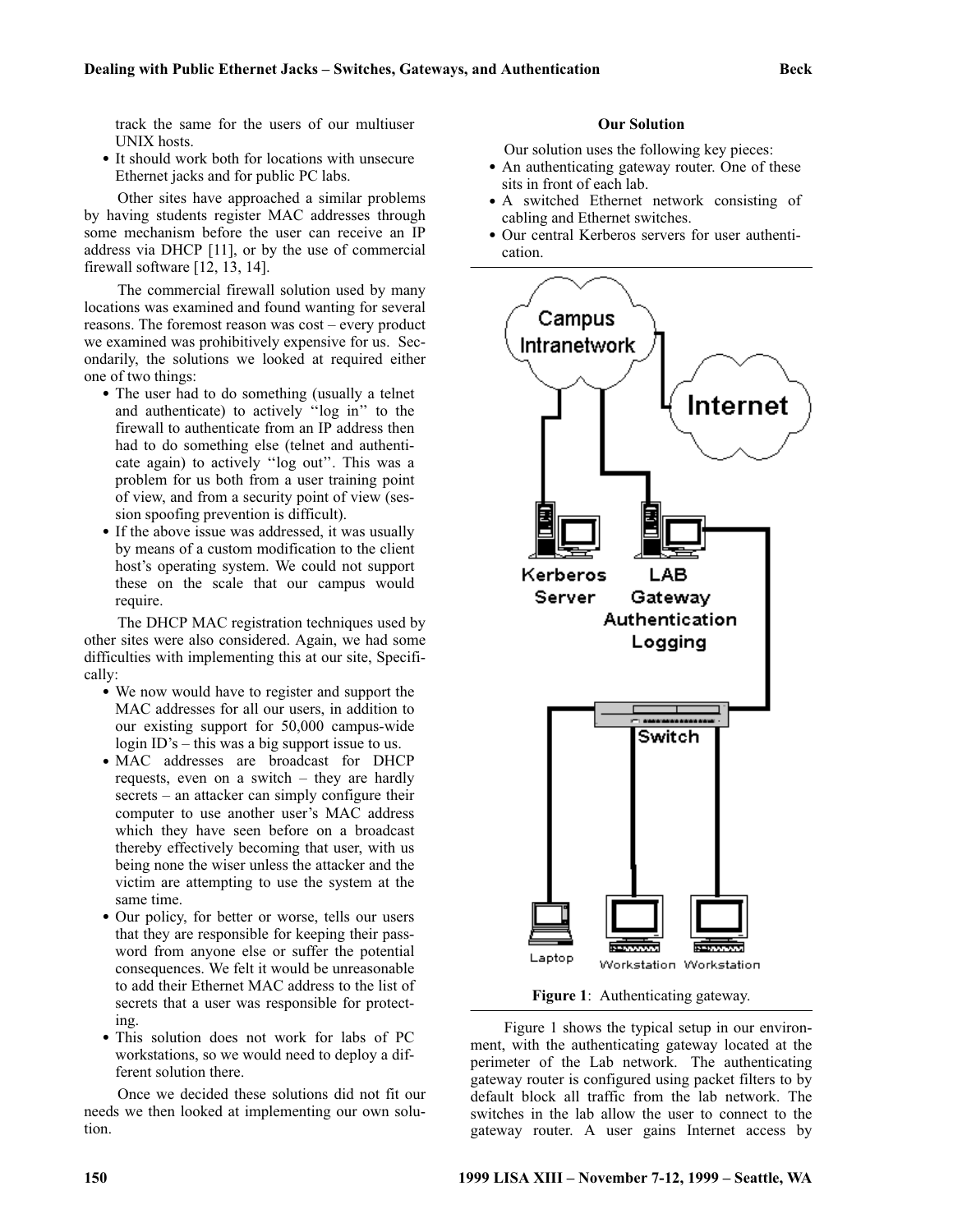opening a telnet connection to the gateway, and then authenticating with a Kerberos id and password. Successful authentication automatically creates packet filter rules that permits the user to route through to the rest of the campus and to the Internet, as long as the telnet connection remains open. When the authenticating telnet connection is closed, the filters are removed, so Internet access from the connecting address is no longer allowed. The gateway logs all the TCP connections to the Internet, as well as the login/logouts of each user.

#### **Switches**

All our public labs have been configured to use a switched Ethernet network. Properly configured, these will normally ensure that traffic will remain separated, and that a user on one port of the switch will not be able to see or gain control of traffic to or from another port of the switch. This is a requirement for our solution, as we use a standard telnet connection for the authentication of the user.<sup>1</sup> Without this our users would be vulnerable to session snooping and hijacking of the telnet connection used for authentication.

In order for the switches to provide the needed level of security, the switches need to have certain features and be set up correctly to use them. For the labs consisting only of PC workstations, the configuration of the switch is relatively simple. We set our switches to enable *sticky learned* port security, effectively tying each port to one Ethernet address. The port is then disabled if the Ethernet address is changed [1].

For the unsecure Ethernet Jacks used with a laptop, this doesn't work. We need to have the ability for an Ethernet address on a port to change, so the switch must be set to learn new addresses as someone plugs a new machine into a port. This creates a problem. Most switches (including ours) will by default flood unknown unicast packets to all ports. This means that if an attacker can make a legitimate user's Ethernet address unknown (usually by sending many new

<sup>1</sup>We could use a secure connection, such as ssh, but PC OS's don't come with such software.

addresses down a port for a switch to learn) he will then see traffic for the legitimate user as it is broadcast out all ports. This can cause problems with our use of an un-encrypted telnet session. To prevent this we disable unicast flooding on the switches. [1] With unicast flooding disabled, unknown unicast packets are dropped by the switch, changing this sort of attack from a potential compromise of user passwords and authentication to a merely annoying denial of service.

#### **An Authenticating Gateway**

For the gateway we had to implement software to authenticate users and manage the packet filters. We chose to do this on OpenBSD [15] as it is free, has all the relevant pieces we need in the OS, an emphasis on source code audited for security, and free source code that we can modify to suit our needs. We configure the ipf packet filtering facilities in OpenBSD to, by default, block all traffic originating from the lab side of the network. We then wrote a small program and modifications to /usr/bin/login so that the users could telnet to the gateway and authenticate to get Internet access. To facilitate the client setup, we use an interface alias on the internal interface of all our gateways to answer to a private  $[6]$  IP address  $-10.0.0.1$ . This lets us configure any client to telnet to the same place for authentication, and they will always connect to the correct gateway machine for their current location on our network.

By default, our packet filter rules on the gateway are set up similar to the following in /etc/ipf.rules; see Listing 1. When the user authenticates, a program authipf is run which does the following:

- 1. Log the fact that the user has connected and authenticated.
- 2. Add filter rules to allow all traffic from the connecting IP address, logging all TCP connections.
- 3. Wait for the connection to go away
- 4. Removed the filter rules from above
- 5. Log the fact that the user has disconnected, and the duration of the session.

 $\#\#$  allow the inside to talk to ME, to telnet for authentication pass in quick on fxp0 from any to 129.128.38.65/32  $#$  We use an interface alias on the internal address, so all clients  $\#$  can be configured to telnet to one address and they aren't # different in each lab. pass in quick on fxp0 from any to 10.0.0.1/32 # log all inbound TCP connection requests pass in log quick on ep0 proto tcp from any to 129.128.38.64/26 flags S/SA # otherwise deny anything in on internal interface from the internal net  $#$  that does not get allowed by subsequent (added by authipf) rules. block in on fxp0 from any to any

**Listing 1**: Packet filtering rules.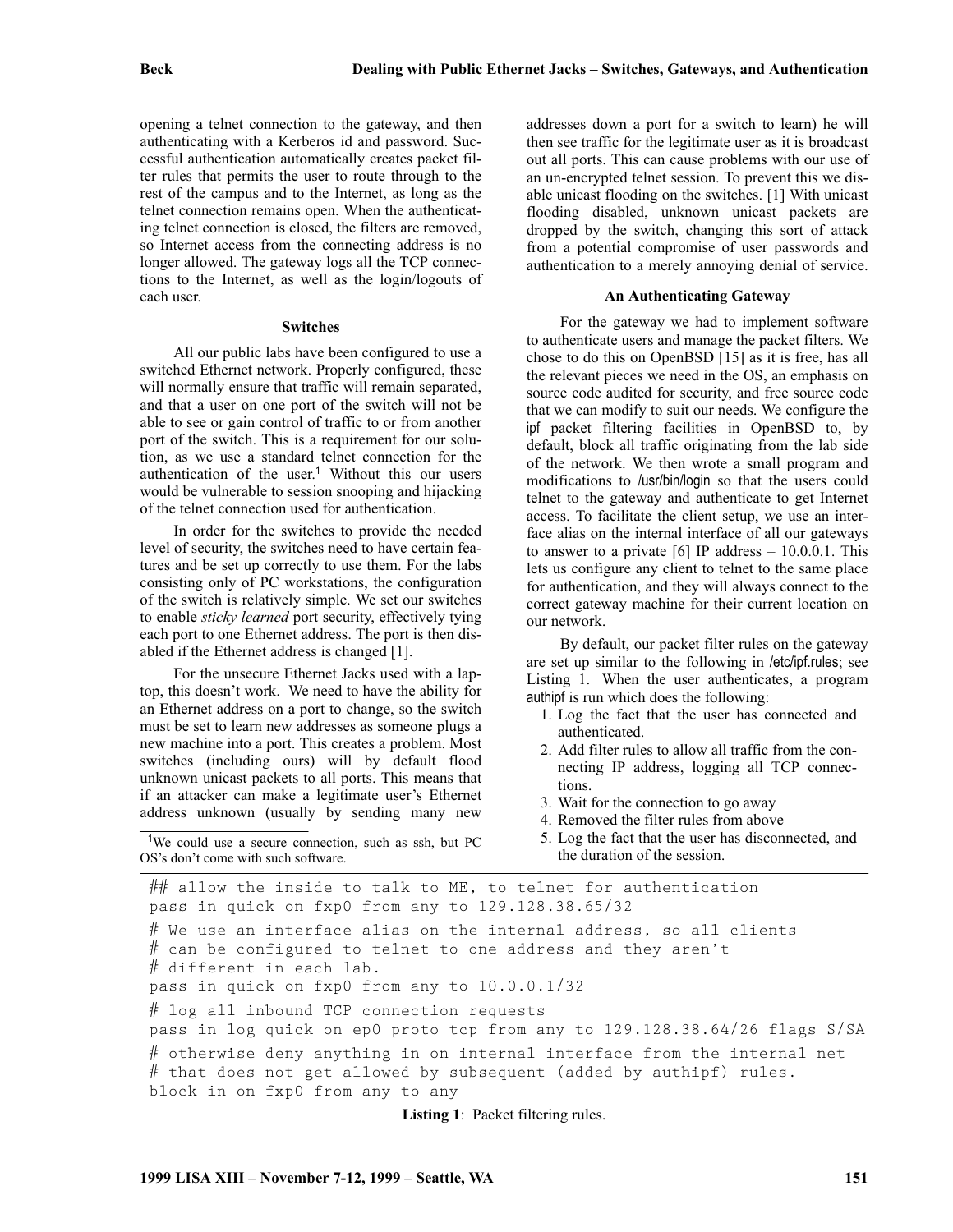authipf adds two filter rules similar to:

```
pass in log quick proto tcp
    from 129.128.38.100/32
   to any flags S/SA
pass in quick
   from 129.128.38.100/32
   to any
```
authipf removes the same rules when it exits. These rules pass all IP traffic, logging the TCP connections.

For authentication, our campus already makes use of Kerberos [3, 7]. We have an existing user base of approximately 50,000 accounts, one for every student and staff member. We did not, however, want to manage accounts on the lab gateways, since users there did not require login access to the machine, only the ability to authenticate. We modified OpenBSD's login program slightly for our purposes. The changes were very simple:

- If the user exists locally, proceed with the normal login procedures.
- Otherwise, if the user does not exist locally, try the username/password in Kerberos. If this succeeds, run authipf for the user/IP address. Otherwise, fail.

With these pieces in place, we have everything we need to control and log the out bound Internet access from the lab, ensuring only authorized users are able to access the Internet. Legitimate users simply open a telnet connection to the gateway and authenticate. As long as the user leaves open the telnet connection to the gateway, the gateway allows their traffic to pass. As soon as the user is disconnected from the gateway, traffic is no longer allowed to pass. The user needs nothing special beyond a telnet client on their machine. Since unauthenticated traffic is not allowed out, any attempts by the users to send out packets with a bogus source address are blocked by the lab gateway. This means that we do not need to worry about this sort of activity putting put a load on our permiter routers.

A user authenticating, using the net, and then exiting might look something like Listing 2.

In this case, we see a user (beck) authenticating from a lab host (129.128.38.100), at 10:42 AM, and then disconnecting 67 seconds later, with some telnet and web activity in between time. Note that by default, we do not log non-TCP traffic (UDP, ICMP) explicitly. In practice this has not proven to be a limitation, as most abuses (i.e., ping floods, udp mischief) are easily tracked by the times they occur.

#### **Problems and Solutions**

One problem we encounter with Ethernet jacks in a public place is that of users unplugging their laptop from the net and walking away without closing the session. In this case, we need the gateway to know that the user has gone away, and to remove filter rules allowing their machine access to the Internet. We tuned the TCP KEEPALIVE values on the gateway machine to ensure that sessions would be expired promptly should the user unplug a laptop and walk away. We decided that for our purposes it was adequate for connections of this type to go away in under a minute.

Another possible problem is a user injecting bogus ARP replies into the network to take over an IP address. This is a problem, since our authentication of a user is based on the IP address they are using. OpenBSD itself watches and notices in the syslog when ARP values change. While this is a regular occurrence in a plug-in environment, it can also be used as an attack. To handle this, we can use Swatch [2] to watch the logs for the ARP entry being overwritten for a particular IP address, and then ensure that any running authipf process for a particular IP address is killed, so the IP address is not allowed to pass to the Internet until it authenticates again. While this creates a possible denial-of-service attack within the lab, it does not allow a user to inject bogus ARP replies into the network and take over an authenticated IP address to gain Internet access. As soon as the gateway detects the change in the ARP table entry, any old authentication info and filters for that IP address are removed.

Another risk to keep in mind is the fact that in this environment we use switches configured with

```
Aug 1 10:42:03 law104-gw authipf[27571]: Allowing 129.128.38.100/32,
                                                            user beck
Aug 1 10:42:14 law104-gw ipmon[17403]: 10:42:13.826803 fxp0 @0:27 p
129.128.38.100,1049 -> 129.128.125.13,23 PR tcp len 20 48 -S
Aug 1 10:42:14 law104-gw ipmon[17403]: 10:42:13.826803 fxp0 @0:27 p
129.128.38.100,1049 -> 129.128.125.13,23 PR tcp len 20 48 -S
Aug 1 10:42:02 law104-gw ipmon[17403]: 10:17:51.737302 fxp0 @0:25 p
129.128.38.100,1064 -> 216.33.151.7,80 PR tcp len 20 48 -S
Aug 1 10:43:02 law104-gw ipmon[17403]: 10:30:11.730452 fxp0 @0:25 p
129.128.38.100,1062 -> 216.33.151.7,80 PR tcp len 20 48 -S
Aug 1 10:43:10 law104-gw authipf[27571]: Removed 129.128.38.100/32,
                                     user beck - duration 67 seconds
```
**Listing 2**: Authenticating, using the net, and exiting.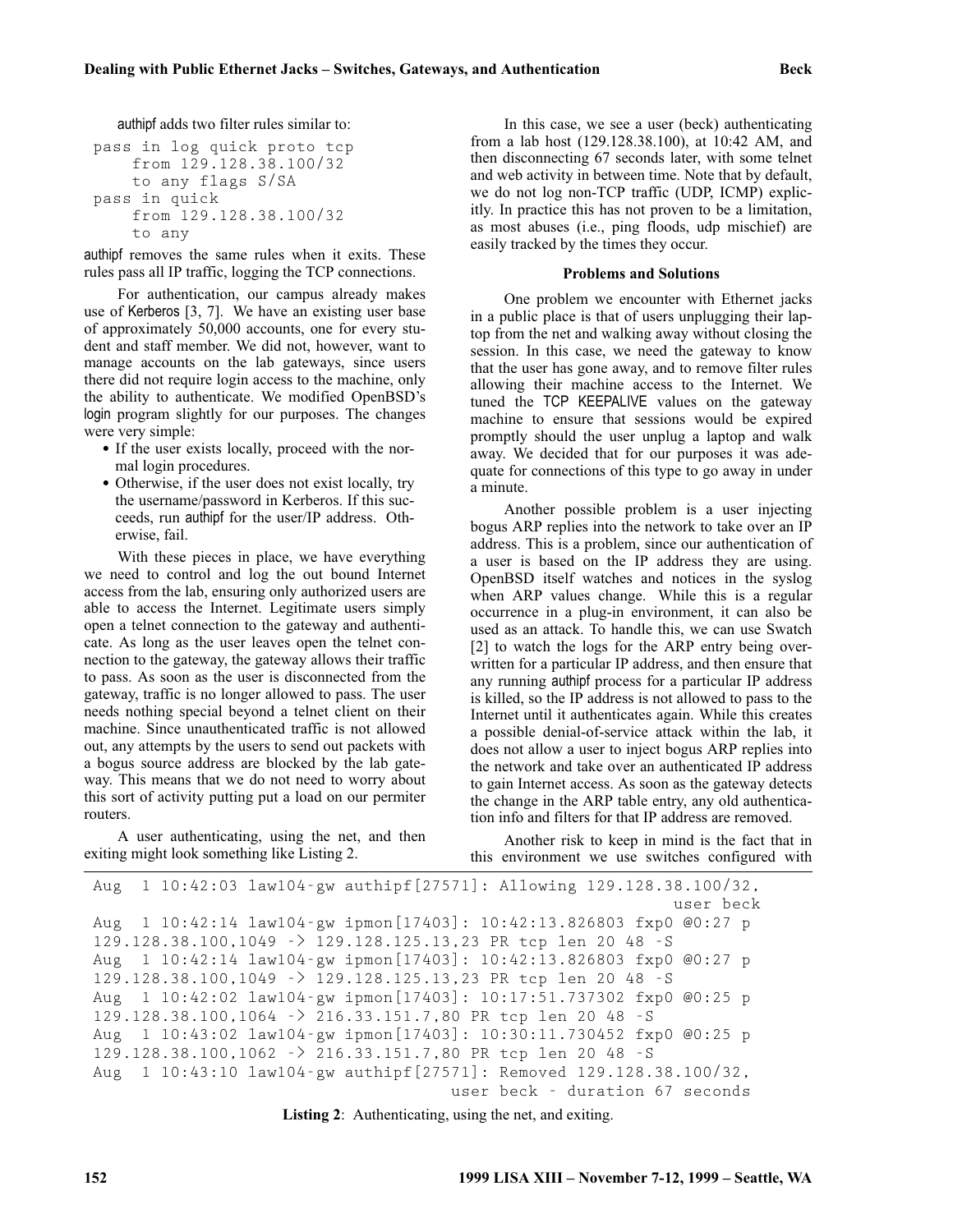some unusual options. The security of this system depends on the switch being configured to either have sticky learned port security turned on, or unicast flooding disabled. This could be easily ''overlooked'' by people performing maintenance on the switch. Our campus uses SNMP monitoring systems as well as regular review by paranoid individuals to ensure that this risk is minimized to an acceptable level for us. One must also ensure that the switch is configured not to accept any sort of management connection from the internal network, lest someone attempt to bypass security by breaking in to the switch and changing the switch configuration.

#### **Further Support for the Lab Environment**

With one gateway machine and switches, we now have a ''one-box'' solution to our public laptop needs. We simply run dhcpd on our OpenBSD gateway to provide DHCP [5] service to laptop clients, in addition to acting as the authenticating gateway.

In addition to merely authenticating the users, and allow/disallowing connections based on packet filtering techniques, with a gateway machine in place we also have the ability to intercept and transparently proxy certain requests. We do this in several situations.

The gateway machine proxies inbound IDENT [8] requests, and answers them on behalf of the internal clients. We run IDENT servers on most of our centrally administered hosts so other on-campus hosts may query the IDENT server to learn the identity of a remote user. On our gateways, we capture IDENT requests for the client addresses and we then answer them with the username used to authenticate out, enabling remote system administrators to query for and obtain user names using IDENT when they receive connections from our labs.

For some of our locations, we gain some additional security and ease of client configuration by storing the user and password information on the gateway and using this in transparent proxies. On the gateway we are able to catch and proxy IMAP [4] protocol connections to our central IMAP server. We have a simple proxy which watches for the IMAP LOGIN command, and replaces the arguments to the command with the user's real login ID and password, as used to authenticate from the connecting address. Connections to other IMAP servers are not captured, and so pass through unchanged. We also intercept out-bound SMTP [9] access to our central SMTP server, replacing the sending address with the user's real e-mail address (derived from the login they used to authenticate). As with the IMAP case, connections to other SMTP servers are not captured and will pass unchanged. While the ability to do this has some interesting security implications, we do it mainly to allow easy set up of an e-mail client in the PC labs, so that the configurations of the client don't need to change from user to user.

#### **Problems This Doesn't Solve**

Many people have been, and continue to be, concerned that this does not address the issue of ''What if the user gets up and walks away.'' The filter rules are not tied to any sort of activity monitoring to detect an active or idle connection and timeout, although authipf has an optional overall timeout value. We chose not to implement an activity based timeout for several reasons:

- We don't think users will be likely to leave their laptops and walk away, so it's only a problem when using labs of PC's.
- It doesn't solve the problem. If the user walks away someone can simply pick up where they left off before the timeout value.
- It's annoying to the users to constantly have to re-authenticate if they are periodically accessing the Internet for information, while doing their own work which does not involve Internet access.
- We already are well versed in dealing with the problem of users leaving themselves logged in on the regular timesharing systems – we deal with this effectively already as a ''People Problem'' that doesn't require a technical solution.

This does not address several denial-of-service issues or problems of intra-lab abuse (from one workstation to another). These are addressed by more traditional (technical and non-technical) means in our labs.

It is important to remember that this is a method for providing authenticated Internet access. It does little (or nothing) for the security of the individual client stations. (If the bad guy is already on the user's laptop or PC, this doesn't help much).

## **Deployment and Use**

Our initial test deployments of this system were deployed in front of networks in our student residences, and in front of one large scale laptop Ethernet jack deployment in September 1998. It has served us very well with very few problems. As of Summer 1999 we are deploying this system in front of all of our public PC labs and public Etherenet jacks. Important to know is we typically do not actively monitor what people are doing in the labs looking for problems. If we don't receive complaints, then we don't really care what students are doing. On the other hand, when we do receive a complaint about something originating from one of these locations, finding the offending user has been a very simple process of looking in the logs for the evidence at the right times. If we had wanted to restrict wholesale what users were able to do, we would have taken a different approach, likely something more akin to a traditional firewall.

Currently we are the process of deploying this system in front of 35 lab locations (20-30 workstations each) throughout our campus, as well as a number of other laptop plug locations. The deployed gateways